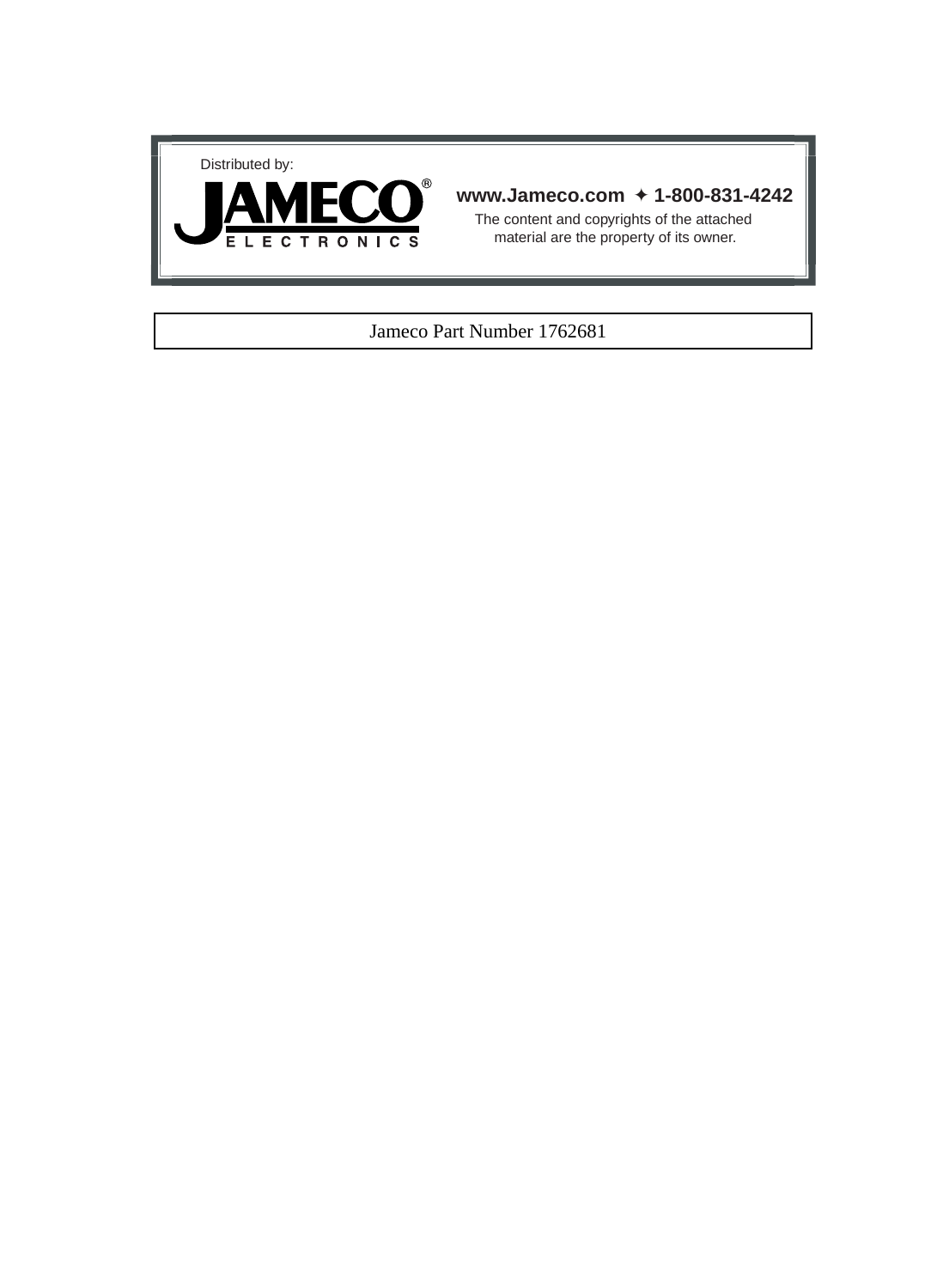

2 ng. no. a <sub>1</sub> 243

Note that the UDN2980A series (dual in-line package) and UDN2980LW series (small-outline IC package) are electrically identical and share a common terminal number assignment.

#### **ABSOLUTE MAXIMUM RATINGS** at 25°C Free-Air Temperature

| Output Voltage Range, $V_{CF}$ 5 V to 50 V |
|--------------------------------------------|
| Input Voltage, V <sub>IN</sub>             |
| UDN2981A 15 V                              |
| UDN2982A, UDN2982LW, and,                  |
| A2982SLW  20 V                             |
|                                            |
| Package Power Dissipation,                 |
| $P_n$ See Graph                            |
| Operating Temperature Range,               |
| $T_A$ -20°C to +85°C                       |
| Storage Temperature Range,                 |
|                                            |
|                                            |
|                                            |

# *8-CHANNEL SOURCE DRIVERS*

Recommended for high-side switching applications that benefit from separate logic and load grounds, these devices encompass load supply voltages to 50 V and output currents to -500 mA. These 8-channel source drivers are useful for interfacing between low-level logic and high-current loads. Typical loads include relays, solenoids, lamps, stepper and/or servo motors, print hammers, and LEDs.

All devices may be used with 5 V logic systems — TTL, Schottky TTL, DTL, and 5 V CMOS. The UDN2981A, UDN2982A, and A2982SLW are electrically interchangeable, will withstand a maximum output off voltage of 50 V, and operate to a minimum of 5 V. All devices in this series integrate input current limiting resistors and output transient suppression diodes, and are activated by an active high input.

The suffix 'A' (all devices) indicates an 18-lead plastic dual in-line package with copper lead frame for optimum power dissipation. Under normal operating conditions, these devices will sustain 120 mA continuously for each of the eight outputs at an ambient temperature of  $+50^{\circ}$ C and a supply of 15 V.

The suffix 'LW' (UDN2982LW only) indicates an 18-lead surfacemountable wide-body SOIC package; the A2982SLW is provided in a 20-lead wide-body SOIC package with improved thermal characteristics.

The UDN2982A, UDN2982LW, and A2982SLW drivers are also available for operation over an extended temperature range to -40°C. To order, change the prefix 'UDN' to 'UDQ' or the suffix 'SLW' to 'ELW'. These packages are available in Pb (lead) free variants (suffix '-T'), with 100% matte-tin leadframe plating.

### **FEATURES**

- TTL, DTL, PMOS, or CMOS Compatible Inputs
- 500 mA Output Source Current Capability
- **Transient-Protected Outputs**
- Output Breakdown Voltage to 50 V
- DIP or SOIC Packaging



Always order by complete part number, e.g., **UDN2981A-T** Note that all devices are not available in all package styles.

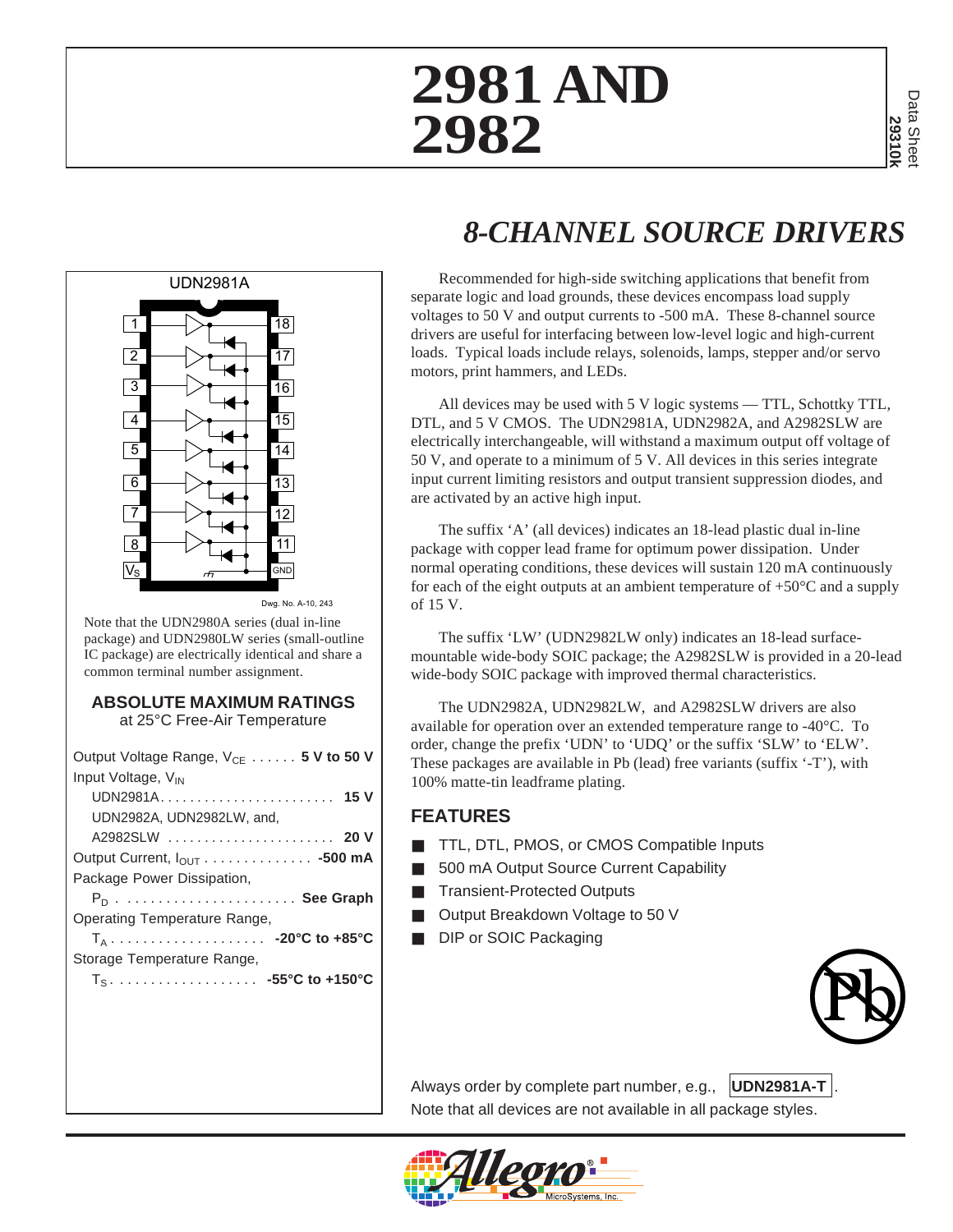#### **Selection Guide**

| <b>Part Number</b> | $Pb-free1$ | Package      | Packing       | <b>Ambient Temperature</b><br>(°C) |  |
|--------------------|------------|--------------|---------------|------------------------------------|--|
| A2982ELW-T         | Yes        | 20-pin SOICW | 37 per tube   | $-40$ to 85                        |  |
| A2982ELWTR-T       | Yes        | 20-pin SOICW | 1000 per reel | $-40$ to 85                        |  |
| A2982SLW-T         | Yes        | 20-pin SOICW | 37 per tube   | $-20$ to 85                        |  |
| A2982SLWTR-T       | Yes        | 20-pin SOICW | 1000 per reel | $-20$ to 85                        |  |
| <b>UDN2981A-T</b>  | <b>Yes</b> | 18-pin DIP   | 21 per tube   | $-20$ to 85                        |  |
| <b>UDN2982A-T</b>  | Yes        | 18-pin DIP   | 21 per tube   | $-20$ to 85                        |  |
| <b>UDN2982LW-T</b> | Yes        | 18-pin SOICW | 41 per tube   | $-20$ to 85                        |  |
| UDN2982LWTR-T      | Yes        | 18-pin SOICW | 1000 per reel | $-20$ to 85                        |  |
| <b>UDQ2982LW-T</b> | Yes        | 18-pin SOICW | 41 per tube   | $-40$ to 85                        |  |
| UDQ2982LWTR-T      | Yes        | 18-pin SOICW | 1000 per reel | $-40$ to 85                        |  |

1 Pb-based variants are being phased out of the product line. Some variants cited in this footnote are in production but have been determined to be LAST TIME BUY or NOT FOR NEW DESIGN. This classification indicates that sale of this device is currently restricted to existing customer applications. The variants should not be purchased for new design applications because obsolescence in the near future is probable. Samples are no longer available. For LAST TIME BUY: status change: October 31, 2006. Deadline for receipt of LAST TIME BUY orders: April 27, 2007. These variants include: A2982ELW, A2982ELWTR, A2982SLW, A2982SLWTR, UDN2981A, and UDN2982A. For NOT FOR NEW DESIGN: status change: May 1, 2006. These variants include: UDN2982LW and UDN2982LWTR.

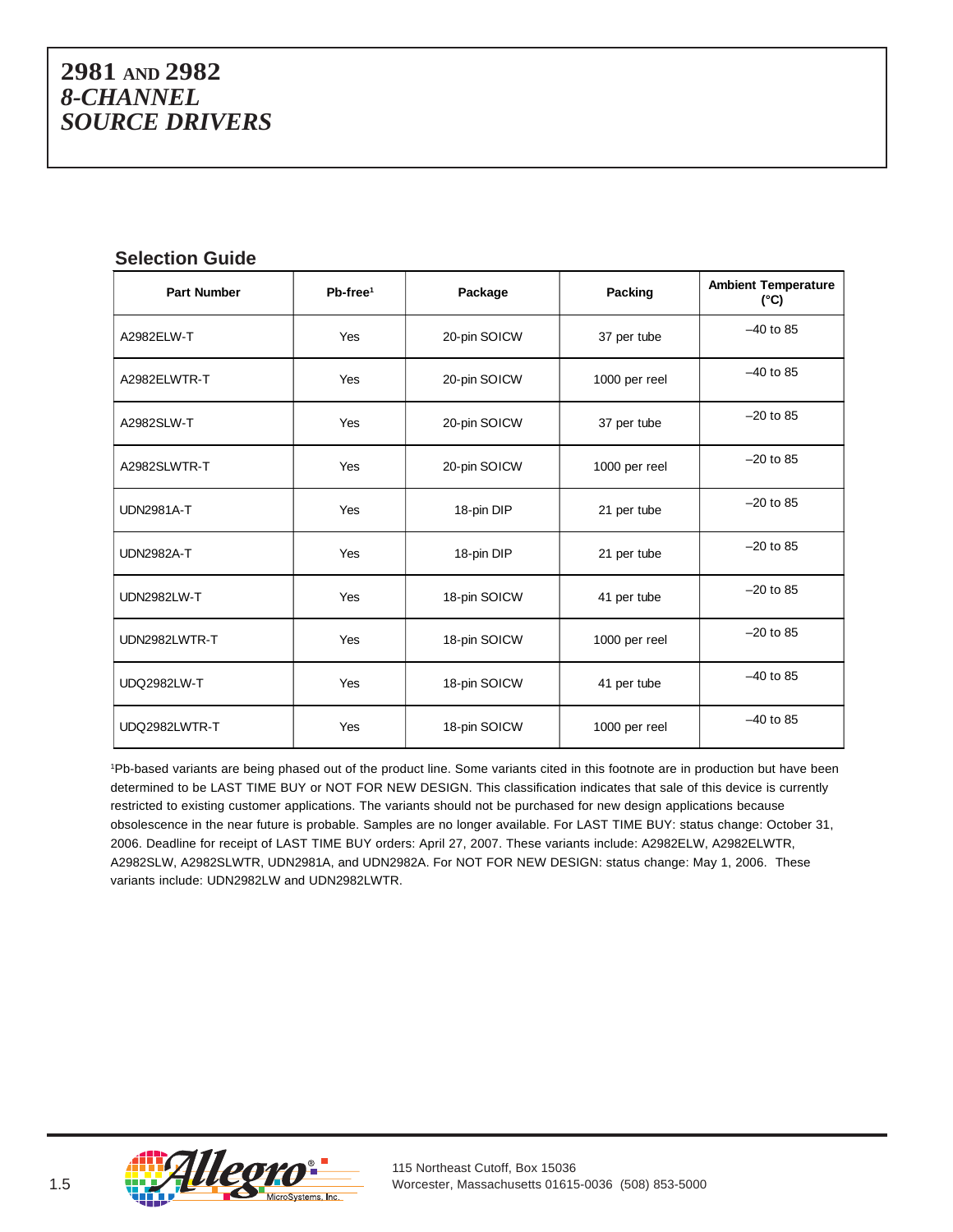

**One of Eight Drivers**

2 Worcester, Massachusetts 01615-0036 (508) 853-5000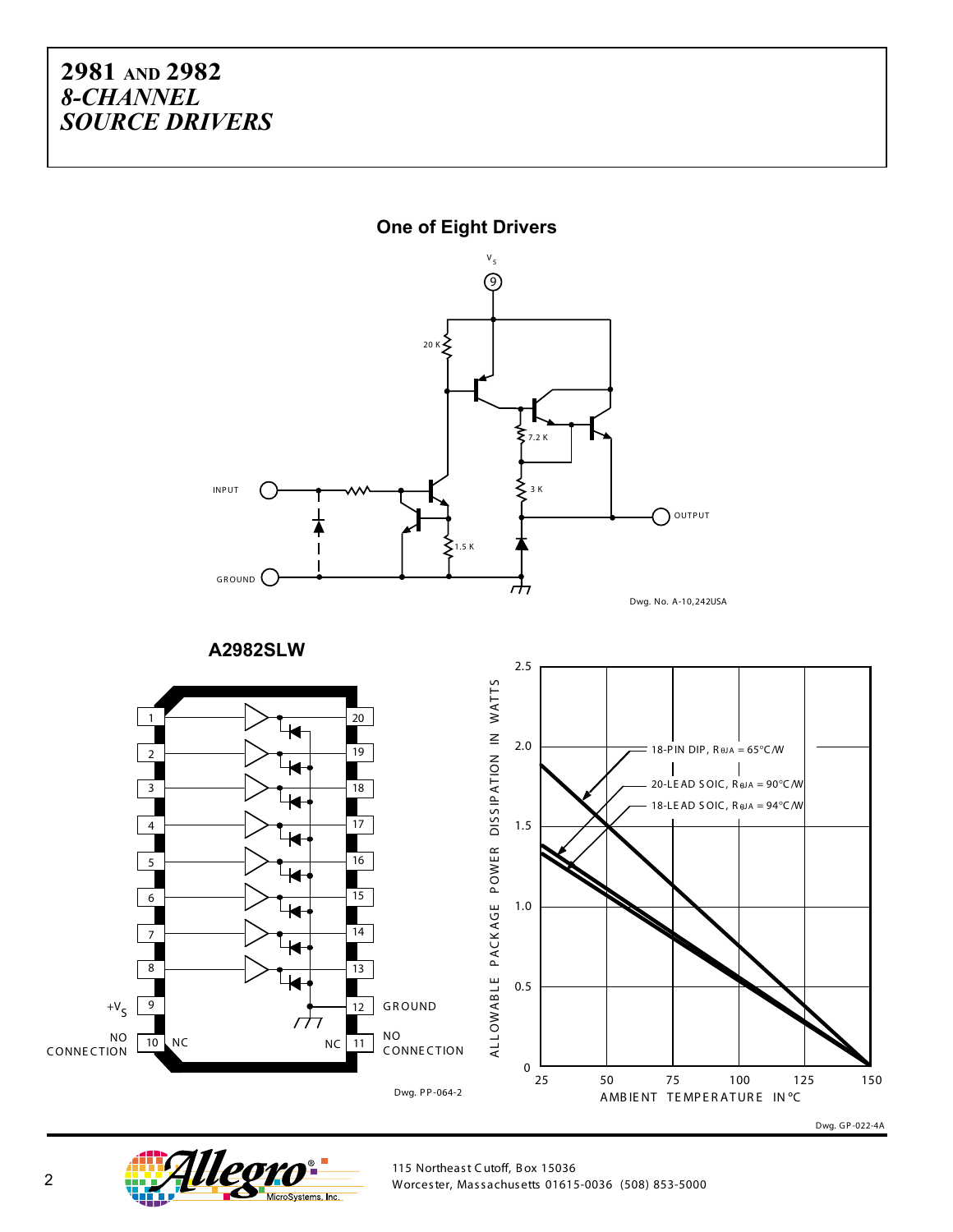#### **ELECTRICAL CHARACTERISTICS at**  $T_A$  **= +25°C (unless otherwise specified).**

|                                                |                  | Applicable      |                                                                                                                         | <b>Test</b>                                      | Limits                               |                          |                   |                  |
|------------------------------------------------|------------------|-----------------|-------------------------------------------------------------------------------------------------------------------------|--------------------------------------------------|--------------------------------------|--------------------------|-------------------|------------------|
| Characteristic                                 | Symbol           | <b>Devices</b>  | <b>Test Conditions</b>                                                                                                  | Fig.                                             | Min.                                 | Typ.                     | Max.              | <b>Units</b>     |
| Output Leakage Current                         | $I_{CEX}$        | All             | $V_{IN}$ = 0.4 V <sup>*</sup> , V <sub>S</sub> = 50 V, T <sub>A</sub> = +70°C                                           | $\mathbf{1}$                                     |                                      |                          | 200               | μA               |
| <b>Output Sustaining</b><br>Voltage            | $V_{CE(SUS)}$    | All             | $I_{\text{OUT}}$ = -45 mA                                                                                               |                                                  | 35                                   |                          |                   | V                |
| Collector-Emitter<br><b>Saturation Voltage</b> | $V_{CE(SAT)}$    | All             | $V_{IN}$ = 2.4 V, $I_{OUT}$ = -100 mA<br>$V_{IN}$ = 2.4 V, $I_{OUT}$ = -225 mA<br>$V_{IN}$ = 2.4 V, $I_{OUT}$ = -350 mA | $\mathbf{2}$<br>$\overline{2}$<br>$\overline{2}$ |                                      | 1.6<br>1.7<br>1.8        | 1.8<br>1.9<br>2.0 | $\vee$<br>V<br>V |
| Input Current                                  | $I_{IN(ON)}$     | <b>UDN2981A</b> | $V_{IN}$ = 2.4 V<br>$V_{IN}$ = 3.85 V                                                                                   | 3<br>3                                           | $\qquad \qquad -$<br>$\qquad \qquad$ | 140<br>310               | 200<br>450        | μA<br>μA         |
|                                                |                  | 2982†           | $V_{IN}$ = 2.4 V<br>$V_{IN}$ = 12 V                                                                                     | 3<br>3                                           |                                      | 140<br>1.25              | 200<br>1.93       | $\mu$ A<br>mA    |
| <b>Output Source Current</b>                   | $I_{OUT}$        | <b>UDN2981A</b> | $V_{IN}$ = 2.4 V, $V_{CE}$ = 2.0 V                                                                                      | $\overline{2}$                                   | $-350$                               | $\overline{\phantom{0}}$ |                   | mA               |
| (Outputs Open)                                 |                  | 2982†           | $V_{IN}$ = 2.4 V, $V_{CE}$ = 2.0 V                                                                                      | $\overline{2}$                                   | $-350$                               | $\qquad \qquad$          |                   | mA               |
| <b>Supply Current</b><br>Leakage Current       | $I_{\rm S}$      | All             | $V_{\text{IN}}$ = 2.4 V <sup>*</sup> , V <sub>S</sub> = 50 V                                                            | $\overline{4}$                                   |                                      |                          | 10                | mA               |
| Clamp Diode                                    | $I_R$            | All             | $V_R$ = 50 V, $V_{IN}$ = 0.4 V <sup>*</sup>                                                                             | 5                                                |                                      |                          | 50                | μA               |
| Clamp Diode                                    | $V_F$            | All             | $I_F = 350$ mA                                                                                                          | 6                                                | $\qquad \qquad$                      | 1.5                      | 2.0               | $\vee$           |
| Turn-On Delay                                  | $t_{ON}$         | All             | 0.5 E <sub>IN</sub> to 0.5 E <sub>OUT</sub> , R <sub>L</sub> = 100 $\Omega$ ,<br>$V_S = 35 V$                           |                                                  |                                      | 0.3                      | 2.0               | μs               |
| Turn-Off Delay                                 | $t_{\text{OFF}}$ | All             | 0.5 E <sub>IN</sub> to 0.5 E <sub>OUT</sub> , R <sub>L</sub> = 100 $\Omega$ ,<br>$V_S$ = 35 V, See Note                 |                                                  |                                      | 2.0                      | 10                | μs               |
|                                                |                  |                 |                                                                                                                         |                                                  |                                      |                          |                   |                  |

NOTES: Turn-off delay is influenced by load conditions. Systems applications well below the specified output loading may require timing considerations for some designs, i.e., multiplexed displays or when used in combination with sink drivers in a totem pole configuration.

All unused inputs must be connected to ground. Pulldown resistors (≈ 10 kΩ) are recommended for inputs that are allowed to float while power is being applied to  $V_S$ .

Negative current is defined as coming out of (sourcing) the specified device terminal.

\* All inputs simultaneously.

† Complete part number includes a prefix (A or UDN) and a suffix (A or SLW) as follows: UDN2981A, UDN2982A, UDN2982LW, or A2982SLW.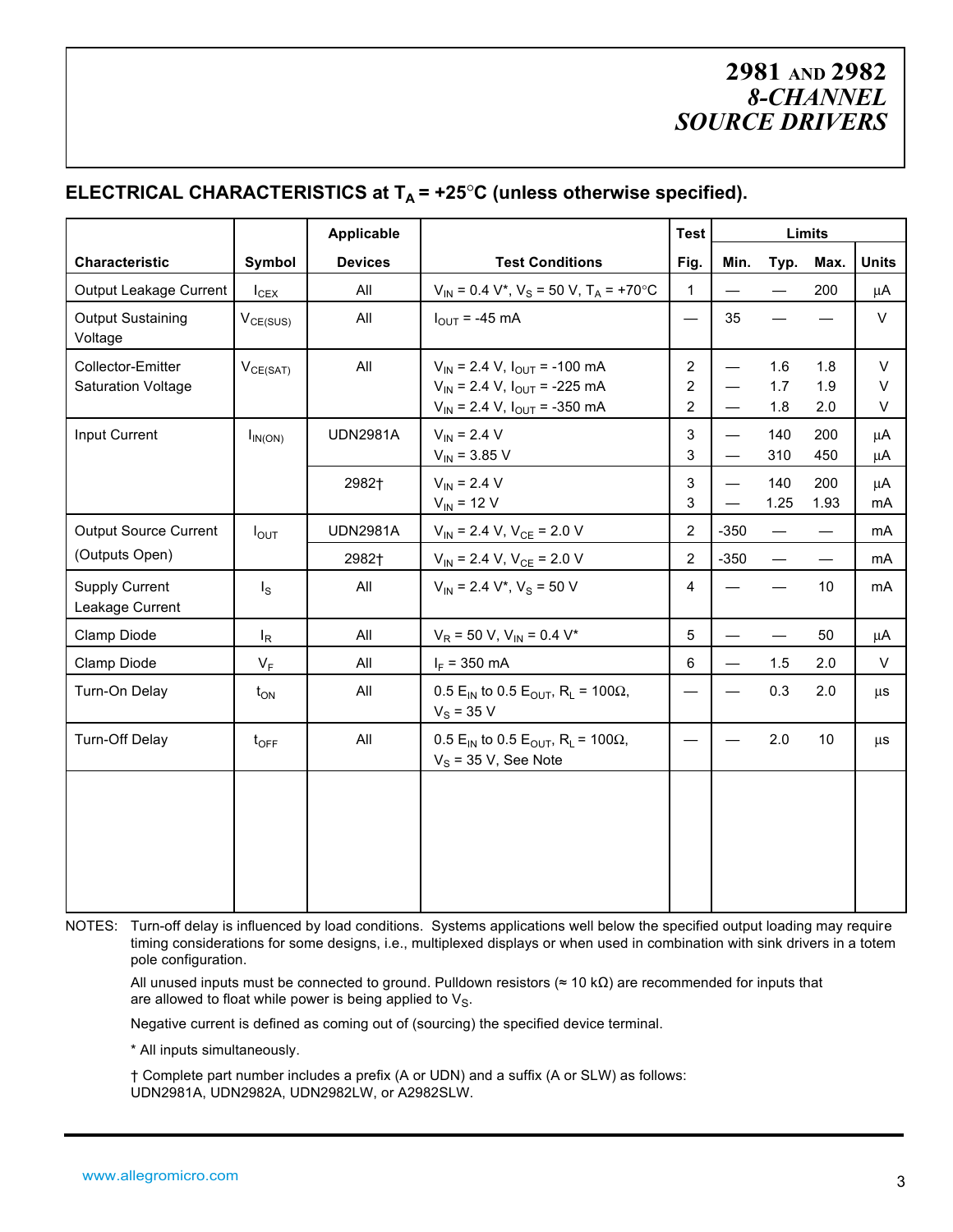

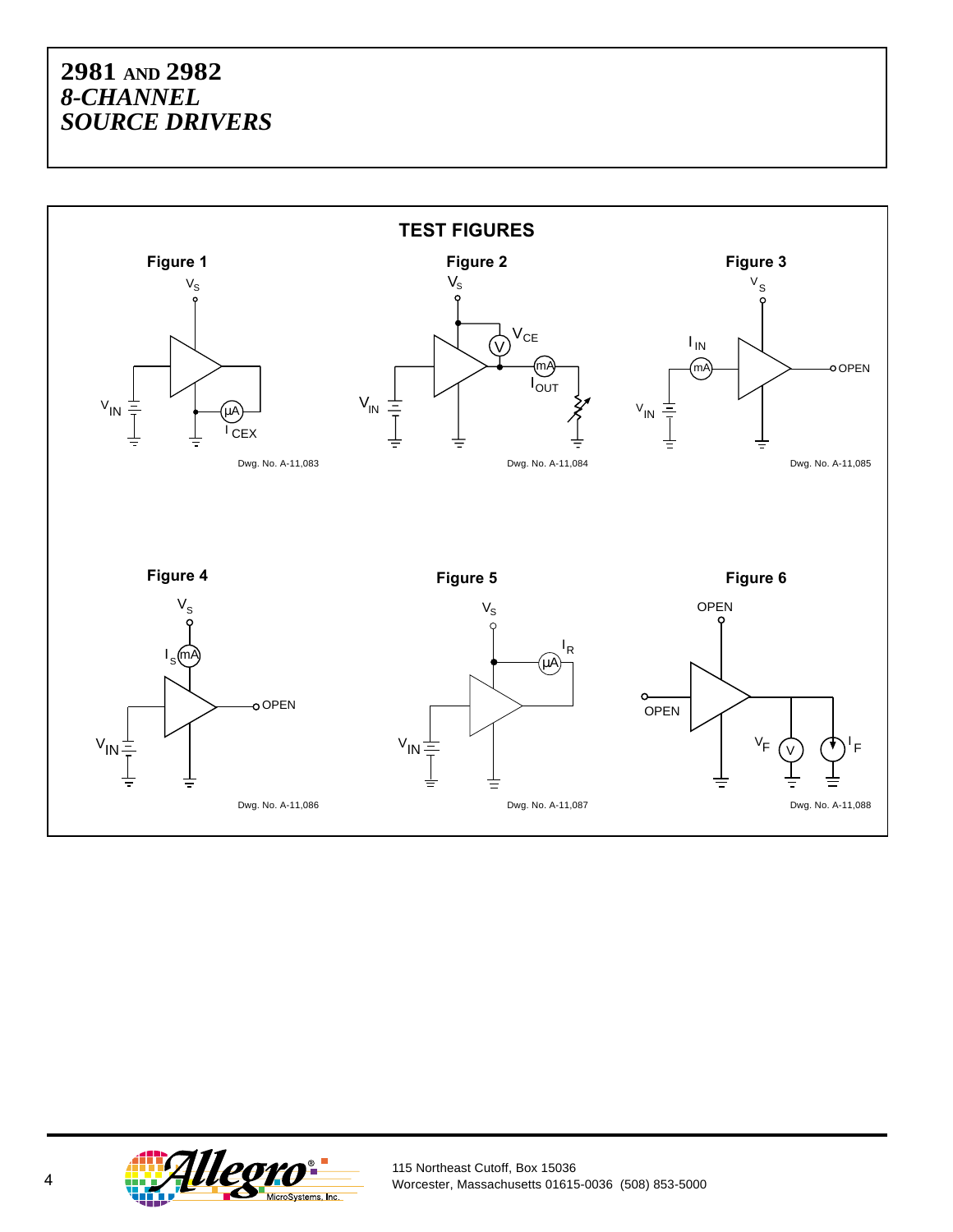#### **Allowable peak collector current as a function of duty cycle**



#### **Series UDN2980A**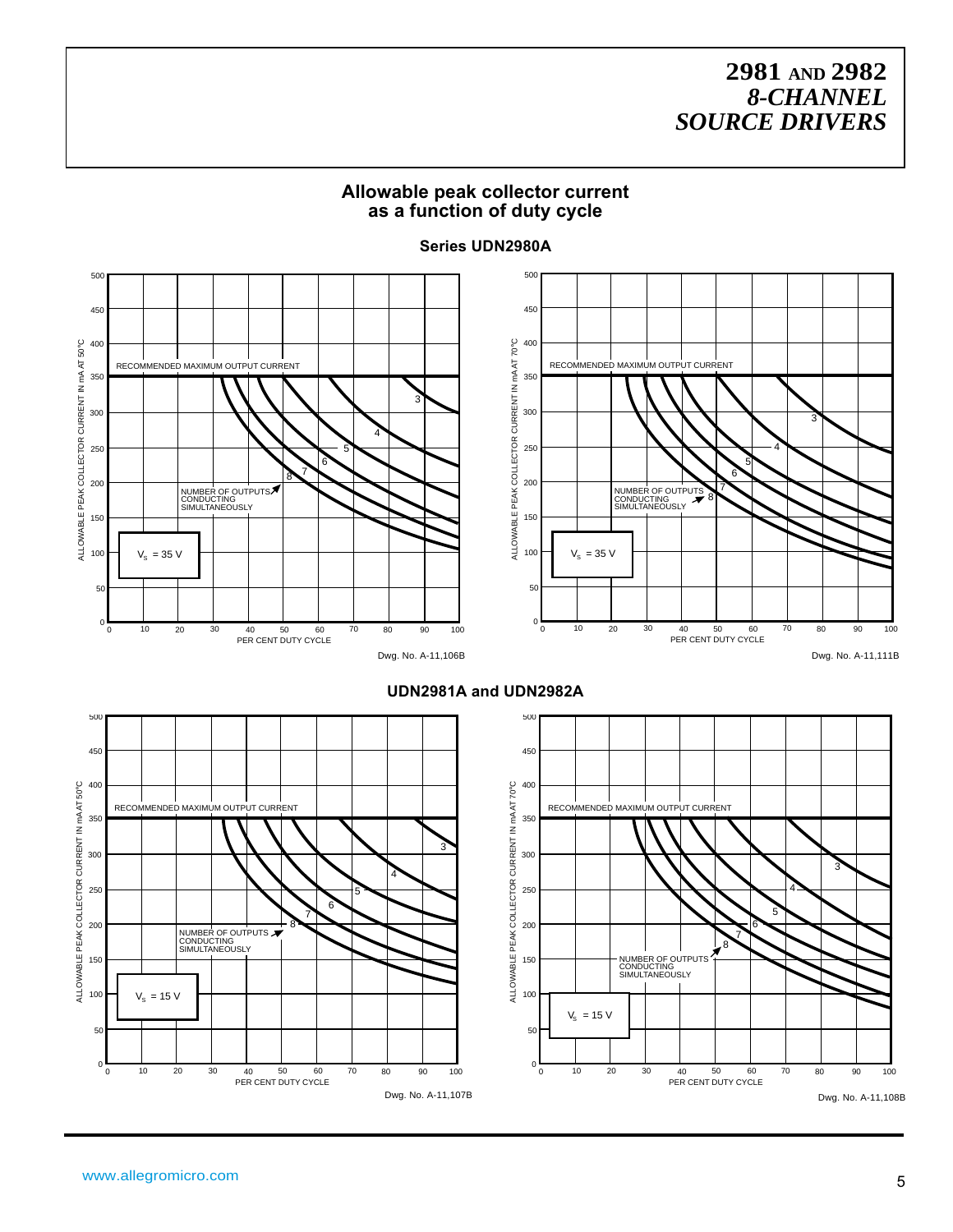

Dwg. No. A-11,113A

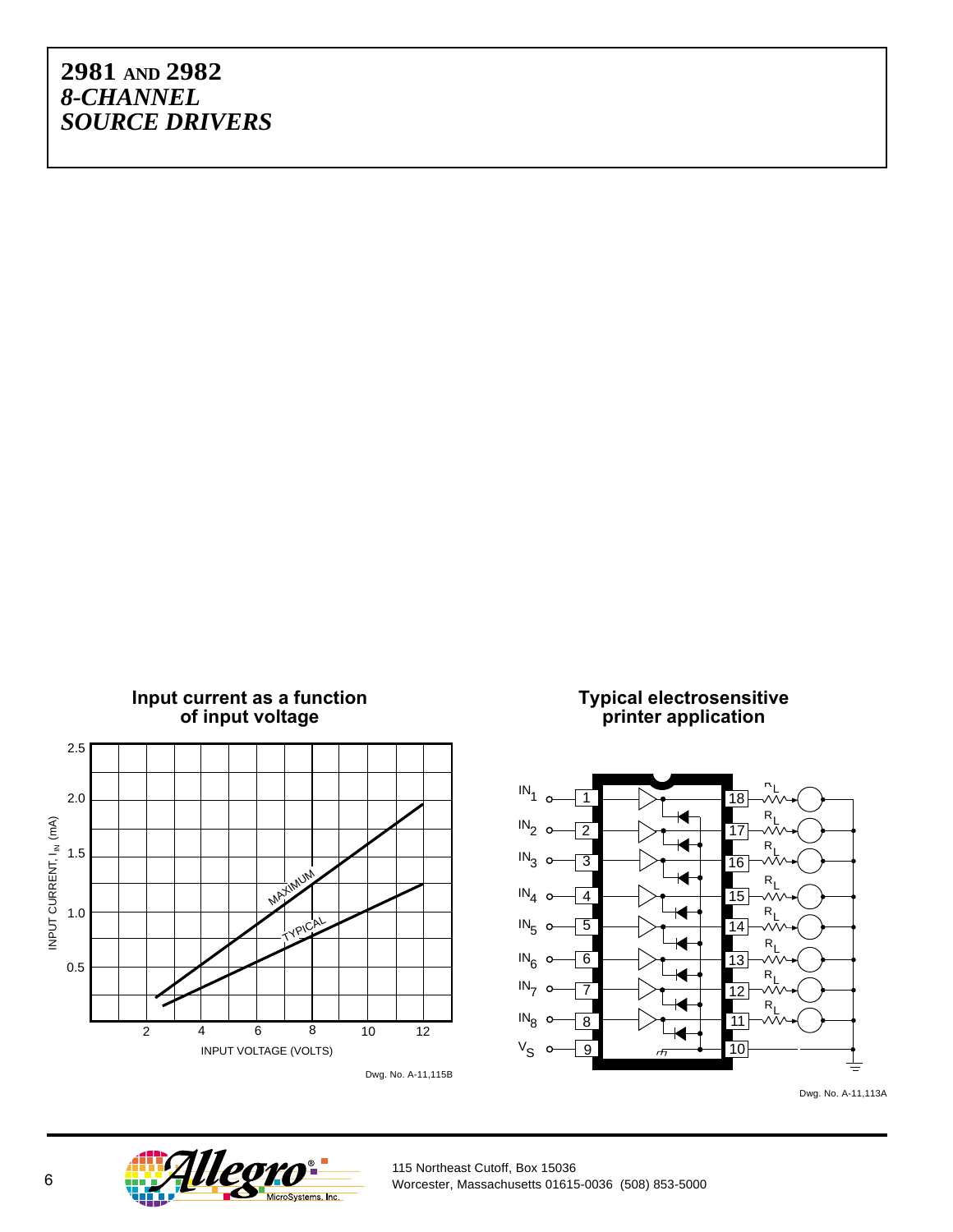#### **UDN2981A and UDN2982A**

**Dimensions in Inches** (controlling dimensions)  $0.014 -$ 0.008  $\frac{18}{1}$  $\frac{10}{1}$ 0.430 MAX 0.280 0.300 0.240 **BSC** Τ 1 9 0.100 0.070 0.005 BSC MIN 0.045 0.920 0.880 ी 0.210  $\frac{MAX}{x}$ Ť 0.015 0.150 MIN 0.115  $\ddot{\phantom{1}}$ 0.022 0.014 Dwg. MA-001-18A in

> **Dimensions in Millimeters** (for reference only)



- NOTES: 1. Exact body and lead configuration at vendor's option within limits shown.
	- 2. Lead spacing tolerance is non-cumulative.
	- 3. Lead thickness is measured at seating plane or below.
	- 4. Supplied in standard sticks/tubes of 21 devices.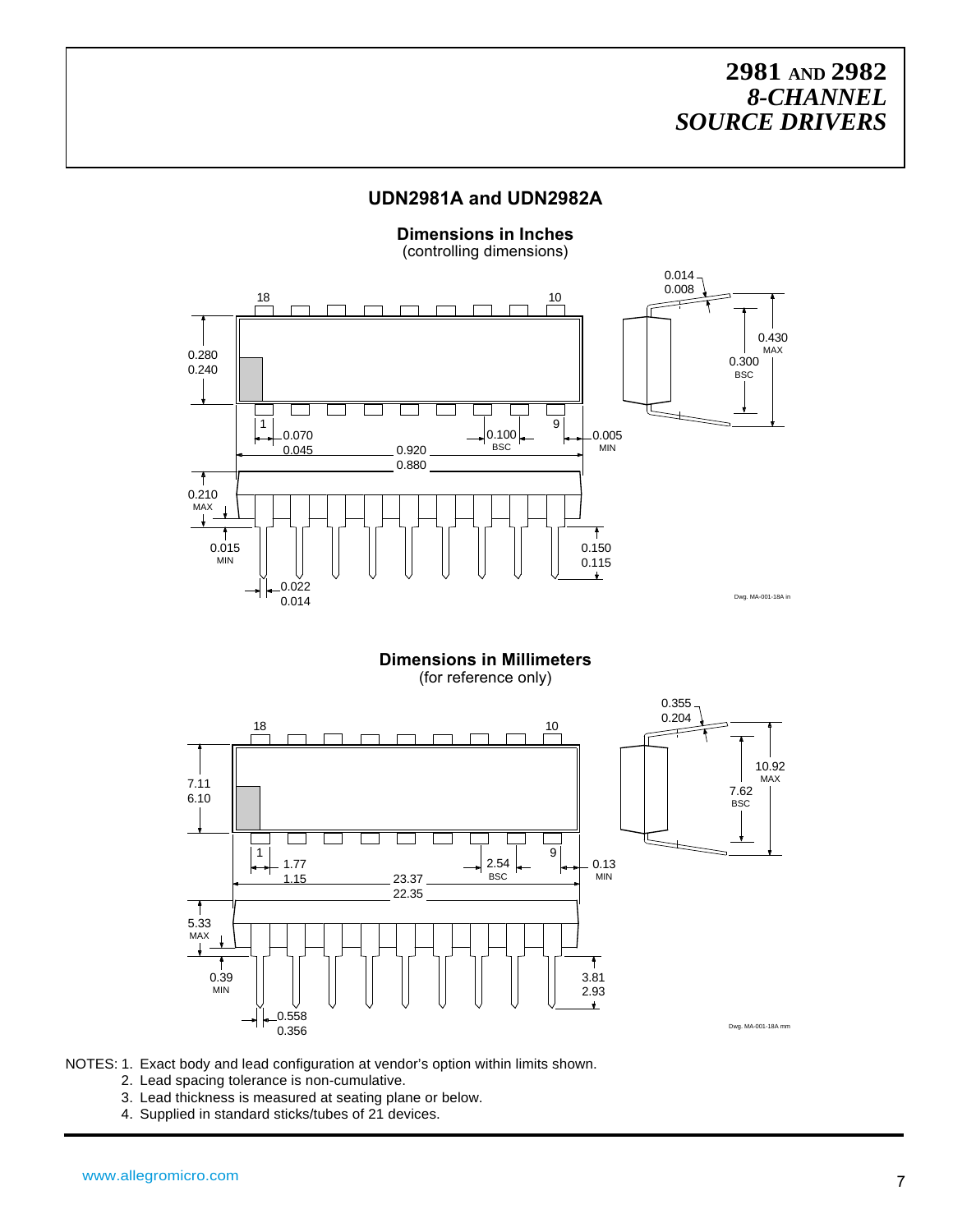

NOTES: 1. Exact body and lead configuration at vendor's option within limits shown.

- 2. Lead spacing tolerance is non-cumetive.
- 3. Supplied in standard sticks/tubes of 41 devices or add "TR" to part number for tape and reel.

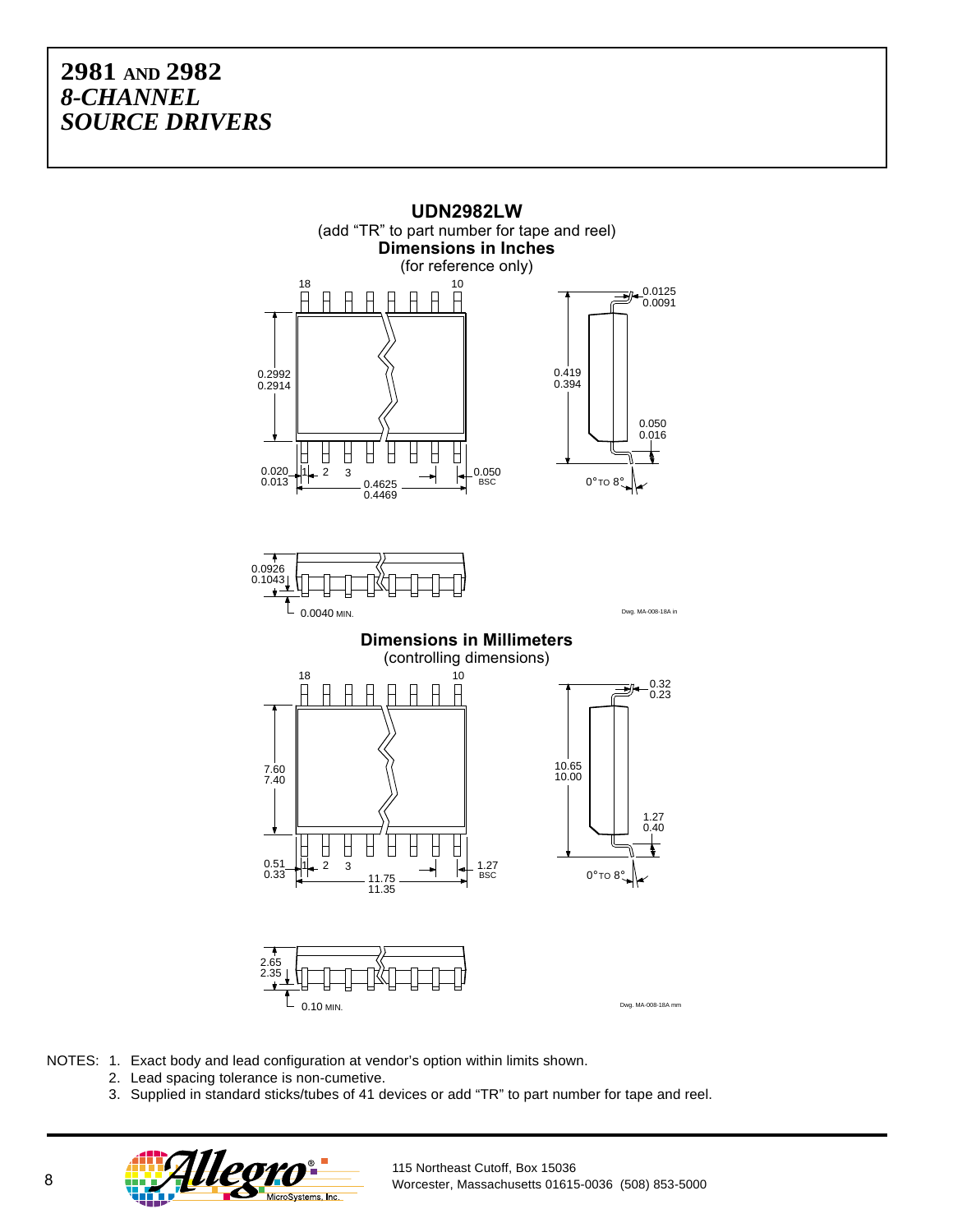

NOTES: 1. Exact body and lead configuration at vendor's option within limits shown.

- 2. Lead spacing tolerance is non-cumulative.
- 3. Supplied in standard sticks/tubes of 37 devices or add "TR" to part number for tape and reel.